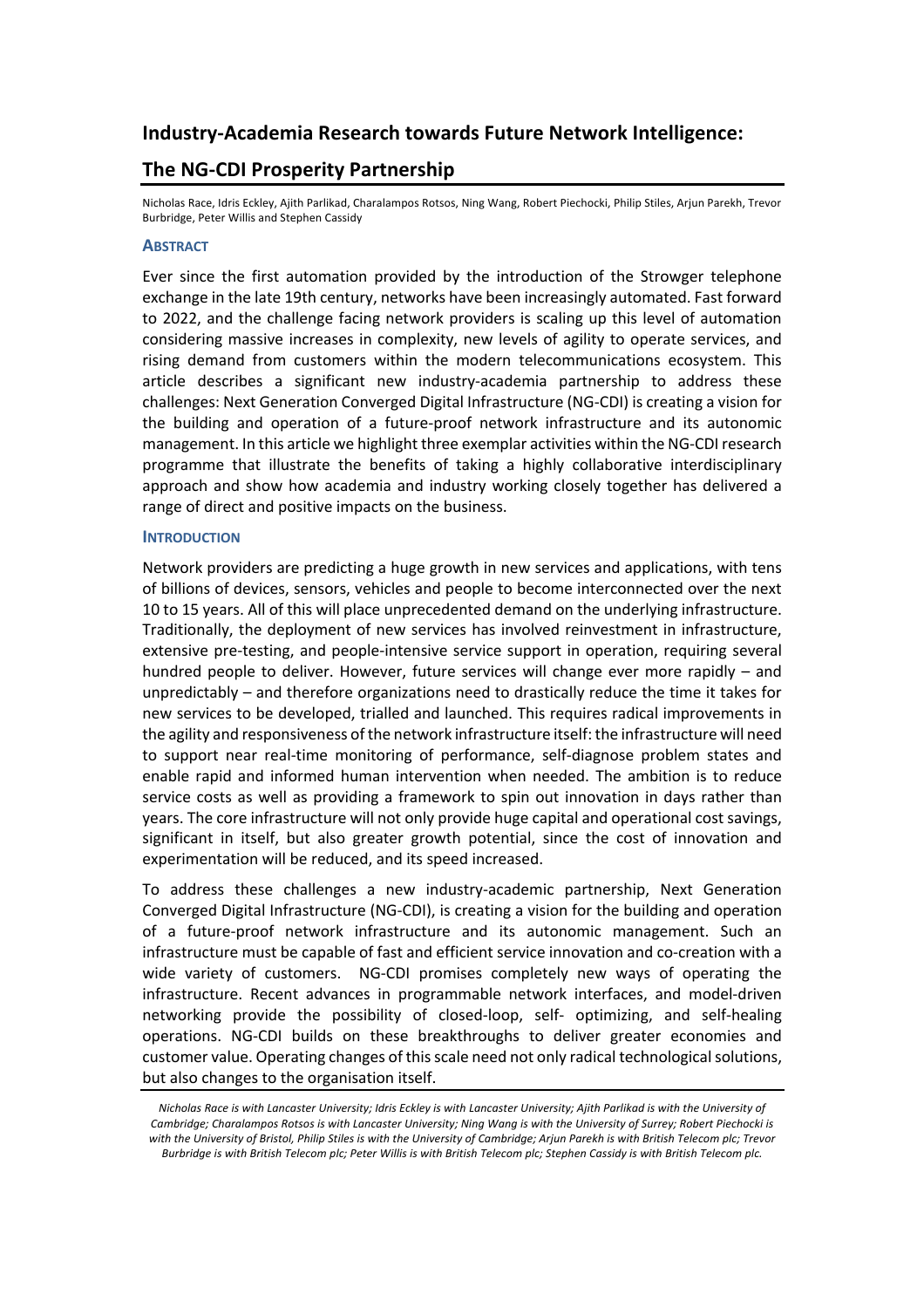This article highlights the benefit of taking a collaborate academia-industry approach to addressing future networking challenges based on real-world problems. The article starts by describing the business challenges that led to the formation of the NG-CDI industry-academia partnership, and then outlines the approach taken to conducting research between the stakeholders. This is followed by an overview of the NG-CDI research programme and architecture. We then describe in detail three research exemplar activities; each of which is at a different stage of maturity, but nevertheless each is having an impact within the industry at a different stage of the transformation journey. Finally, we conclude the article and identify a number of areas of future work based around the risk and governance implications associated with the introduction of the NG-CDI architecture.

## **BUSINESS CHALLENGES AND APPROACH TO RESEARCH**

NG-CDI is an ambitious collaboration, established between British Telecom (BT) and four of BT's long-term strategic University partners, and supported by the UK's Engineering and Physics Sciences Research Council (EPSRC) 'Prosperity Partnership' scheme. The Prosperity Partnership scheme is designed to foster strategic, research-based partnerships between industry and academia through co-investment in shared research challenges.

NG-CDI is directly addressing the challenges associated with the huge expansion in the scale and value of modern networks. In the past, routine human actions have been scaled up through automation. This has seen human effort transferred to engineering design, proposition development and other higher-level activities. The challenge now facing networks is to extend these activities to manage the massive increase in complexity, speed of change, and customer responsiveness demanded by the modern telecommunications ecosystem [1].

Addressing these challenges requires transformational research to broaden the understanding and knowledge base, not only of the capabilities underpinning any digital infrastructure but also the ability to manage and operate such a complex system.

The fundamental approach taken by NG-CDI was to bring together a multi-disciplinary team of academic and industry researchers to co-create the research programme and evolve it during the project. This enables the research agenda to develop as new discoveries were made and new business drivers identified. The BT researchers articulated challenges and use cases derived from co-working with the business areas of the company, provided masses of business and operational data for the development of models and algorithms, and added their own expertise and experiences. The academics, each pre-eminent in their field, were able to open up the range of techniques and approaches that could be applied, using research from other fields, or by developing new advanced methodologies. This approach maximises the value of the project by mixing exploratory high potential research from the universities with the problem-focused research and exploitation opportunity from the industrial researchers.

Given the wide scope and potential impact, it was important to identify and work with a wide range of relevant BT stakeholders, including research and business areas. Coherent visions of the value and potential impact of the work were generated to gain traction and co-operation. These interactions helped articulate concrete use cases to focus the work. Close co-operation in creating chosen "quick wins" using data provided by BT stakeholders helped demonstrate tangible benefits and build the enthusiasm to work with academics. Broader support and interest was achieved through a set of talks from the senior academics to company-wide audiences as part of BT's Thought Leadership programme, each with around 100 attendees representing all the lines of business. At a more operational level, weekly meetings between BT personnel and the research team generated a sense of pace across the project through feedback and direction. Sub-groups would meet regularly to advance specific topics, and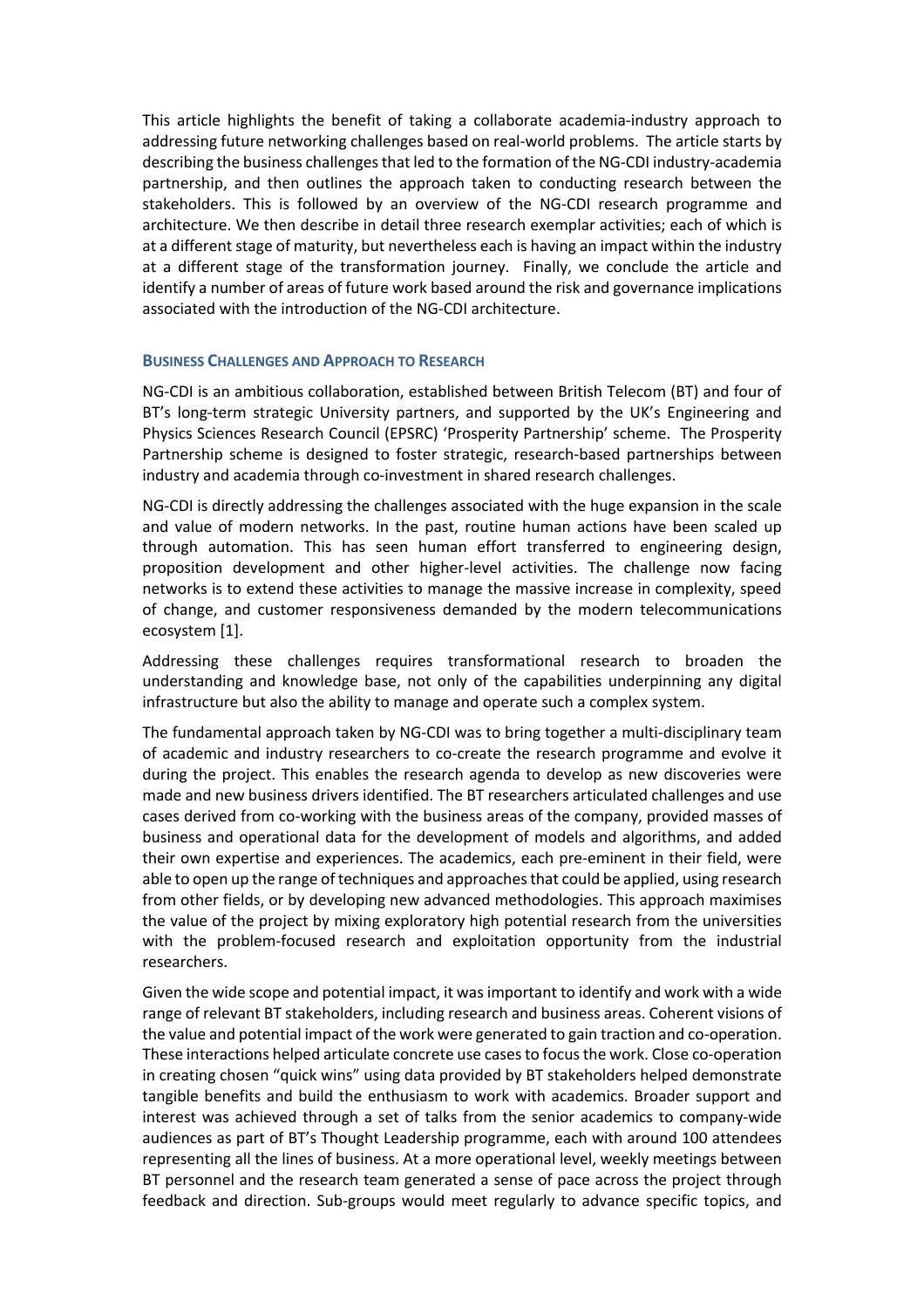these interactions have aligned perspectives and established common languages across the different disciplines involved. This approach has been instrumental in cementing the overall vision, supported by the underlying detail.

# **NG-CDI RESEARCH OVERVIEW**

Realizing the NGI-CDI vision required an intimate understanding of operating national and international digital infrastructure, and world-class expertise in the areas of data analytics, machine learning, cyber-physical systems, network functions virtualization, networked systems, asset management and business innovation.

Using a combination of approaches, enables improved efficiency and a more direct focus on customer and commercial benefits, combining intelligent infrastructure and autonomic control, based on customer and business targets. Delivering "intents" rather than low-level technological specifications improves the level of automation. An Intent-Based Networking (IBN) approach designates a high-level requirement that can be expressed from an external client, application, or owned by the network operator. Once an intent arrives into the system, it passes through different stages of translation before reaching the management plane. This process converts a high-level expression to something more technical and feasible within the management plane before being configured/enforced at the relevant network devices.

Iterating the requirements through simulations results in machine-readable intents (formalised requirements) which can be used automatically to orchestrate software-based network and service functions, and deployed into the infrastructure to deliver the service. The service capacity can be scaled up or down without needing to install dedicated equipment. The agreed service levels will need to be managed dynamically. In the real world there will be disturbances such as surges in traffic demand, equipment failures, data errors, engineering works. Some of these events will be manageable by self-learning software agent control, which in real time can find the best available new balance between the various requirements – such as maintaining certain service levels subject to cost constraints. The control algorithms use network events: traffic, telemetry etc., to learn about problem states and remaining useful life of network elements. This updates the agents accordingly to selfoptimise the service-level intents. For this autonomous control, it is crucially important that we balance a new category of costs/risks. A learning algorithm needs to know what accuracy of decision is required, how fast the learning rates need to be, the required speeds of response – all of which are fundamentally related. This involves new ways of judging and making decisions on the extent of prognostic maintenance used to pre-empt service issues, based on the likely scale of consequences. NG-CDI is looking at model-supported business decision-making processes and cultures that the industry will increasingly need.

Autonomic capability will be distributed through different domains. For example, many aspects of a 5G network will be self-optimising. Centralised control will not scale and to support the key business functions we need a sufficient representation of the knowledge needed. This will be a mix of types. Some will be pre-stored scenarios built from modelling or machine-learning – which can be enacted when appropriate. Some will be selected or aggregated data and used in real-time monitoring, tuned to the right response rate and accuracy. Real-time data streams will be used to diagnose network issues, or respond as necessary. This requires sophisticated new statistical techniques for detecting anomalies in massive real-time data flows, distinguishing them from normal statistics.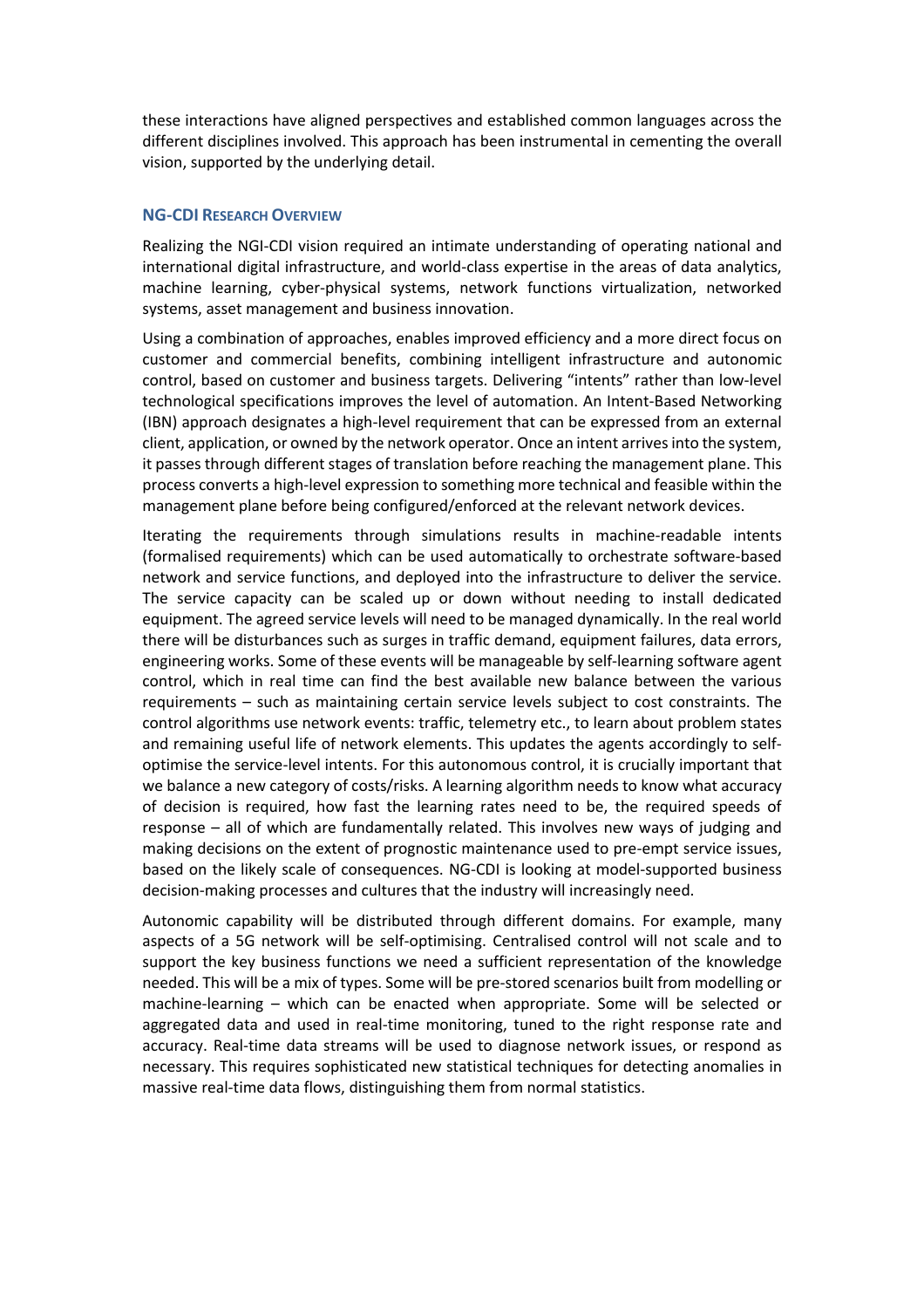

*Figure 1 - NG-CDI Architecture*

The project is supported by an underlying architecture (Figure 1). The figure highlights three exemplars of activity within the overall NG-CDI programme that are described in the remainder of the article: 1) Anomaly Detection, 2) Prognostic Maintenance and 3) Business Intents. These three exemplars encompass representative technical challenges faced by BT towards future evolved network autonomics in different network management applications.

# **NG-CDI EXEMPLAR ACTIVITIES**

Delivery of the full benefits of the project depends on building a range of outputs, encompassing different areas of impact and on different timescales. For example, a technological and business long-term vision needs to be developed across the industry to develop paths towards manufacture and implementation based on international scale economics. Alongside this long-term influence, immediate opportunities have been created, delivering benefits in the shape of smarter customer processes, and improved service levels. Medium term opportunities are developed through building conversations across the business. These are often stimulated by proof-of-concept demonstrations which show the art of the possible through real or simulated networks and data.

Close co-working between university and BT researchers has enabled benefits across this range of impacts. Techniques have been developed based on massive operational data from BT's network and processes. This means the solutions are bedded in reality and more readily assimilated by the business. BT researchers provide a bridge to relevant business and operational areas, translating their research knowledge to articulate the benefits and impacts in the language of relevant business domains. The existence of network testbeds provides further opportunities by enabling the deployment trial services in real-world environments, such as 5G O-RAN, from which operational and user experience can be tested.

In this section we highlight examples of successful impact areas, which serve to illustrate the different types of business impact and their relationship to the ambitions for the converged digital infrastructure. Devolving processes to autonomic control increases the responsivity to the dynamic network environment and changing requirements. It releases human effort to concentrate on higher value activities.

NG-CDI has addressed these opportunities in the following topic areas. *Anomaly Detection* enables the business to discern whether a pattern of network events is one that the autonomic system needs to respond to, and if so without human intervention, or whether human expertise is needed. Systems which learn from network and service data can be used to optimise business decisions and processes such as *Prognostic Maintenance*. This enables the business to continually balance between reactive and proactive maintenance to optimise the economics of service delivery. Enabling continuous change in this way can be extended to the customer through *Business Intents*. This enables a more direct translation between the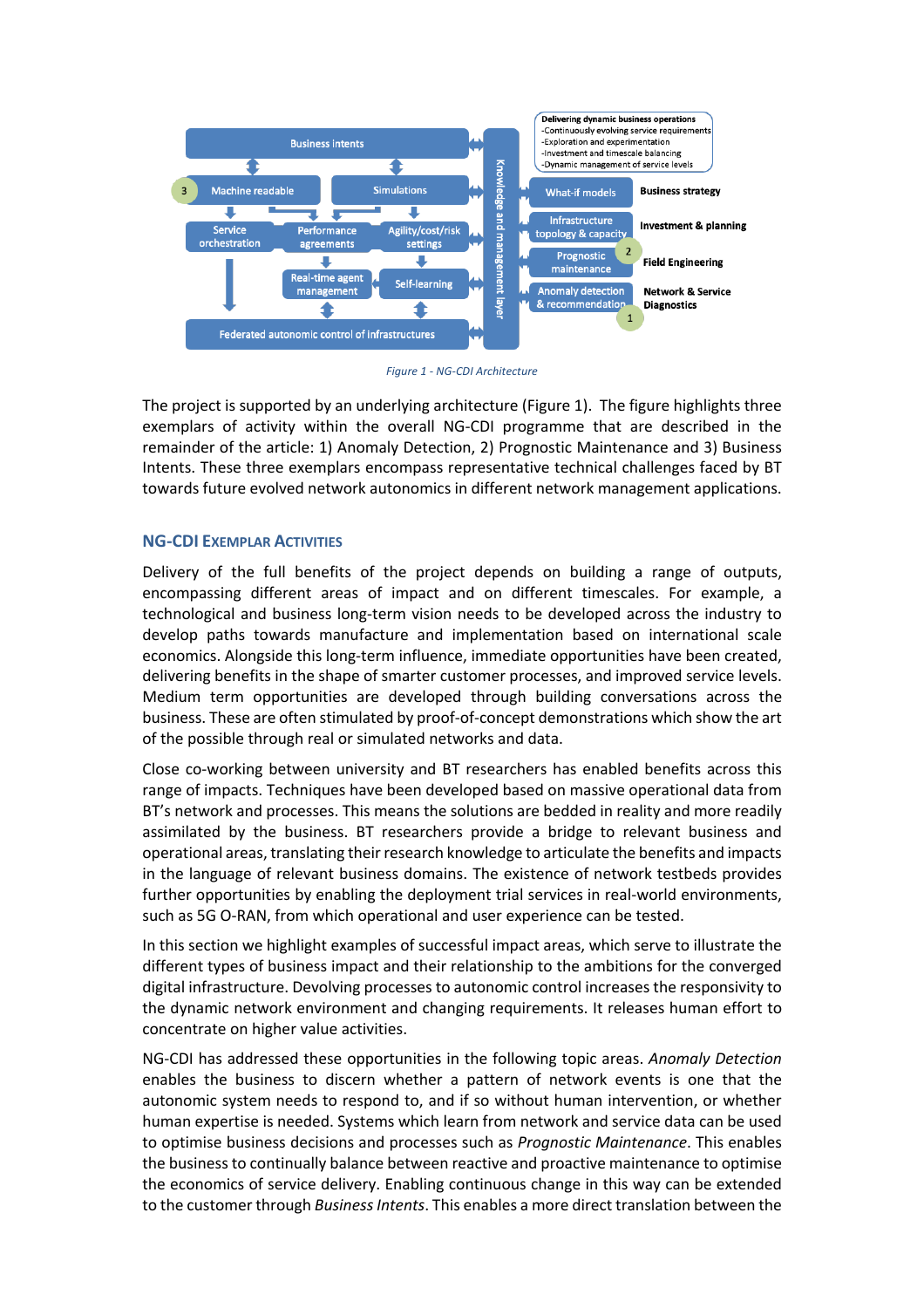language of business needs of balancing organisational risks, costs and performance to the technical 'instructions' necessary for effective orchestration of the service and the supporting autonomic processes. All the topics described play important roles in reducing the commercial risks inherent in automated systems as well as ensuring safe operation. The integration of these aspects to provide a rich interface to the key business decision processes is an active area of research.

**Anomaly Detection:** Within the current telecoms network environment, we face many data streams that need to be carefully monitored to help ensure the successful performance of the infrastructure. The collection of these streams is crucial to observing and understanding the behaviour of a network that is driven by the behaviour of millions of users and applications. However, the scale of even current-day networks, in terms of the equipment and the number of metrics that can be monitored, means that it is no longer possible to rely on expert users visually reviewing data streams, except at the macro-scale where many smaller problems may be missed. As we look to the data-driven, autonomic networks of the future, the volume and variety of these streams will increase.

Nowhere is this more apparent than in the monitoring of network operational data streams. Here the aim is to rapidly, and accurately, analyse a stream as it is observed to identify those anomalous periods that may be indicative of operational challenges. Timely and accurate detection of such anomalies is critical to help minimise operational disruption and ensure the smooth running of the network. In essence, the problem we need to consider is how to identify anomalous periods efficiently and accurately from the baseline of everyday performance. Consequently, some of the simplest data analyses we might undertake consist of identifying in real-time whether anomalies have occurred and whether such anomalies are point, i.e., a single outlying observation, or collective anomalies. Figure 2 shows an example of this for a sample of network throughput data.



*Figure 2 – Analysis of sample network throughput data, identifying periods of typical and anomalous throughput. Note that both point (yellow dots) and collective (red band) anomalies are identified.*

We have developed a new suite of computationally efficient anomaly detection methods including [4-5]. Built upon the rigorous foundations of statistical inference, the resulting anomaly methods can be run in real-time to identify whether the raw data might, for example, be a fleeting point anomaly or a more persistent collective anomaly from the typical `baseline'. Within this suite, the Sequential Collective and Point Anomaly (SCAPA) approach [4], provides a highly effective mechanism to detect anomalies within univariate data sequences.

SCAPA is based on a dynamic programming algorithm, analysing each new data point as it is received. Broadly speaking, the approach works as follows: Firstly, SCAPA assumes that all the data is drawn from the same distribution and assigns a cost to this. The methods then seeks to segment the data, to reduce this cost. Individual points are also removed in order to further reduce the cost. When this occurs, the point is flagged as a point anomaly.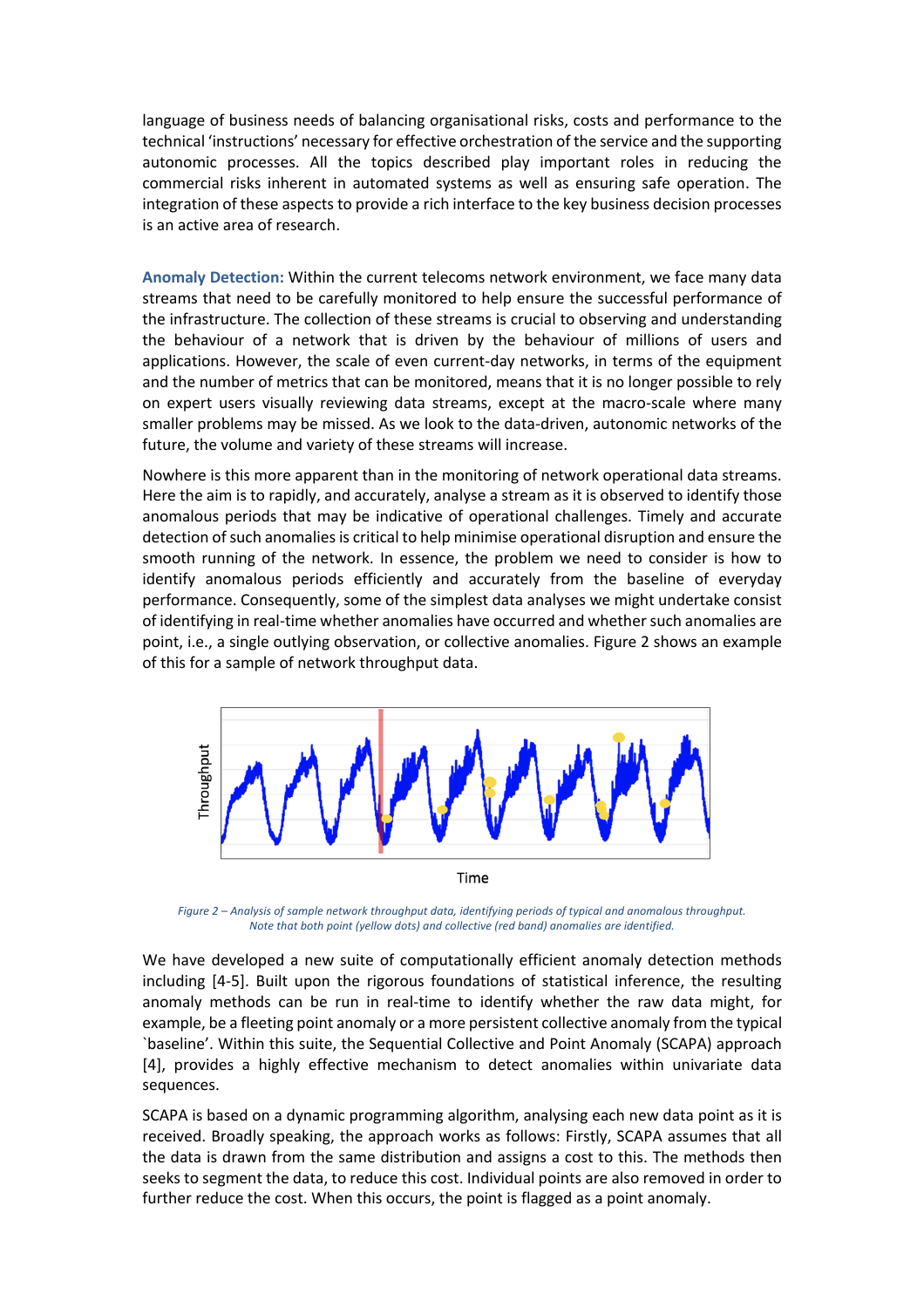One particular novelty of SCAPA, as a method, is that it re-assesses these anomalies each time a new observation is received. In addition to discerning the nature of the change, the theory developed also provides understanding of key questions such as (i) when is it appropriate to use this approach; (ii) the likely delay between anomaly occurrence and detection and (iii) the amount of data needed before an anomaly is randomly observed.



*Figure 3 – Sequential CAPA in action within the BT network operations dashboard during the US Open tennis championship final*

Through the programme's close collaboration between the academic team and BT's researchers at Martlesham the anomaly methods developed in the programme have been embedded in a number of different operational areas, including BT's Internet Peering Platform. Here, the anomaly tools [3] developed in [4] are used to monitor the platform in real time, triggering anomalies to BT's network operations teams to help them monitor and assure the performance of this critical digital infrastructure that connects millions of users with other network and content providers.

This can be seen in Figure 3, where the operator has drilled down from aggregate views of network anomalies to focus on the data rate through a single network interface. The top part of the dashboard shows how SCAPA is reacting to the emerging anomaly, increasing severity and duration of the collective anomaly with both the rate of increase of the data rate and the duration of the event. The lower part of the dashboard shows the data rate telemetry and the predicted median based upon historical data. This is used in conjunction with the predicted standard deviation of the residuals to normalise the data rate telemetry before presentation to SCAPA. We can see that these steps form a pipeline of processing with both batch (recalculating the predicted median and standard deviation of residuals) and streaming (normalisation of the telemetry and anomaly calculation) operations. In the current implementation the streaming operations are performed using Apache Beam with sideinputs to receive periodic updates to the predictions.

BT is actively working on applying SCAPA and other anomaly detection algorithms to further network and service platforms including the UK core network, Fixed and Radio Access Networks, Content Delivery Networks and IP Voice services.

**Prognostic Maintenance:** Reliability of network equipment is critical to maintaining high levels of service assurance to customers. One of the key benefits of digitalization is the ability to monitor critical metrics that helps understand the health of equipment and to use the data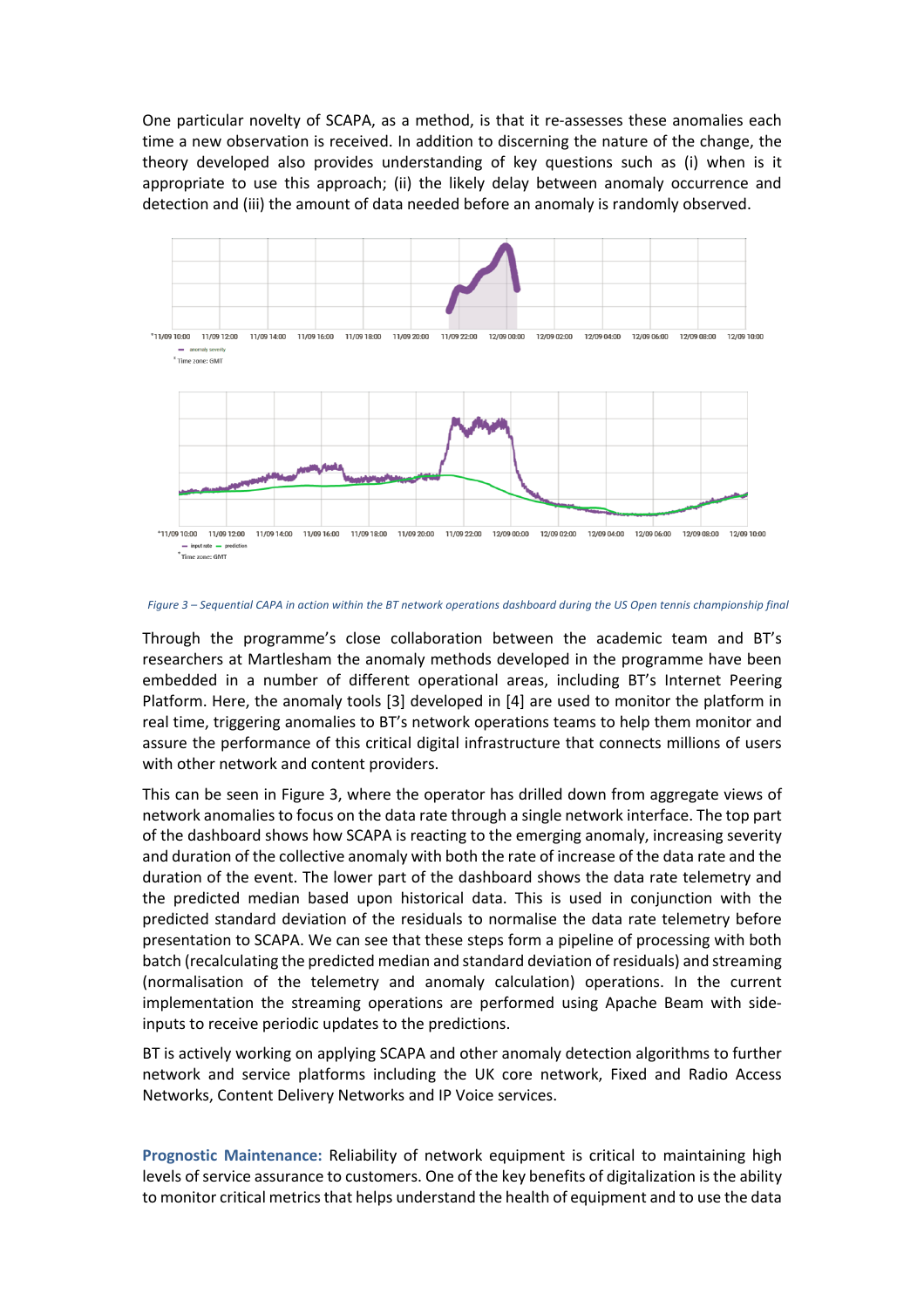for their effective management and maintenance. In this context, the ability to move from reactive to predictive maintenance practices have become popular across different industry sectors, driven by emerging data-centric approaches for failure diagnosis and prognosis. In particular, the use of advanced machine learning algorithms has improved our ability to exploit monitoring data and predict equipment failures.

However, the main problem with data-driven prognostics is that they rely on large amounts of historical failure data to estimate model parameters effectively. The availability of historical failure data is limited due to two major reasons: (i) over-protective maintenance and replacement regimes; and (ii) highly reliable equipment. This causes failures to be rare, and leads to the problem of limited failure data availability for data-driven prognostics of network equipment, which causes prognostics predictions to be associated with high uncertainty. This was identified by BT network operations as a significant limitation in their ability to determine which event alarms should have priority attention. The manufacturers' equipment alarms include, effectively, very high volumes of false positives, and determining which need to be acted upon is a skilled and time-consuming activity. The operations centre provided high-volume telemetry data from network nodes to enable the research.

In order to address this issue, we developed a technique for generating failure data that realistically reflect the behaviour of degrading equipment (i.e., real-valued failure data) for prognostics under the conditions of limited failure data availability. It allows training datasets used for data-driven prognostics to be augmented so that an increased number of failure data samples is available for prognostics modelling. The methodology generates real-valued failure data using a Conditional Generative Adversarial Network (CGAN) by controlling and directing the failure data generation process using auxiliary information pertaining to the failure mode that needs predicting. More specifically, the noise being added to the newly generated failure data samples is conditioned on auxiliary information to prevent different modes of data being generated. Auxiliary information is additional information that adds value to the understanding of failure dynamics of the equipment of interest (e.g., equipment similarity information, expert knowledge on failure causes and failure modes and quality of equipment use).

We applied this technique for predicting the Time-To-Failure (TTF) of telecommunications broadband lines under the conditions of limited failure data availability. To this end, we used the methodology to use expert knowledge on VDSL and ADSL broadband line failure causes (e.g., water ingress into electrical junctions, joints and DPs) to generate real-valued broadband line failure data. Performance was assessed in terms of an "F-score". This is a useful measure in practical decision systems, as it represents the mean of two metrics: precision and recall. Precision is the proportion of true positive predictions amongst all positive (e.g. failures) predictions, and recall is the proportion of true positive predictions with respect to actual positives. Therefore the F-score can be considered as the "risk" of believing in the algorithm as it determines impacts such as customer service levels and cost: i.e. the proportion of real faults intercepted and the wasted effort in responding to false positives. The prognostics performance obtained when prognostics models are trained on the augmented training datasets and evaluated on the test datasets showed significant improvement – an increase of 25 percent in the F-score for ADSL lines and 13 percent for VDSL lines compared to the best available existing techniques (Figures 4 and 5).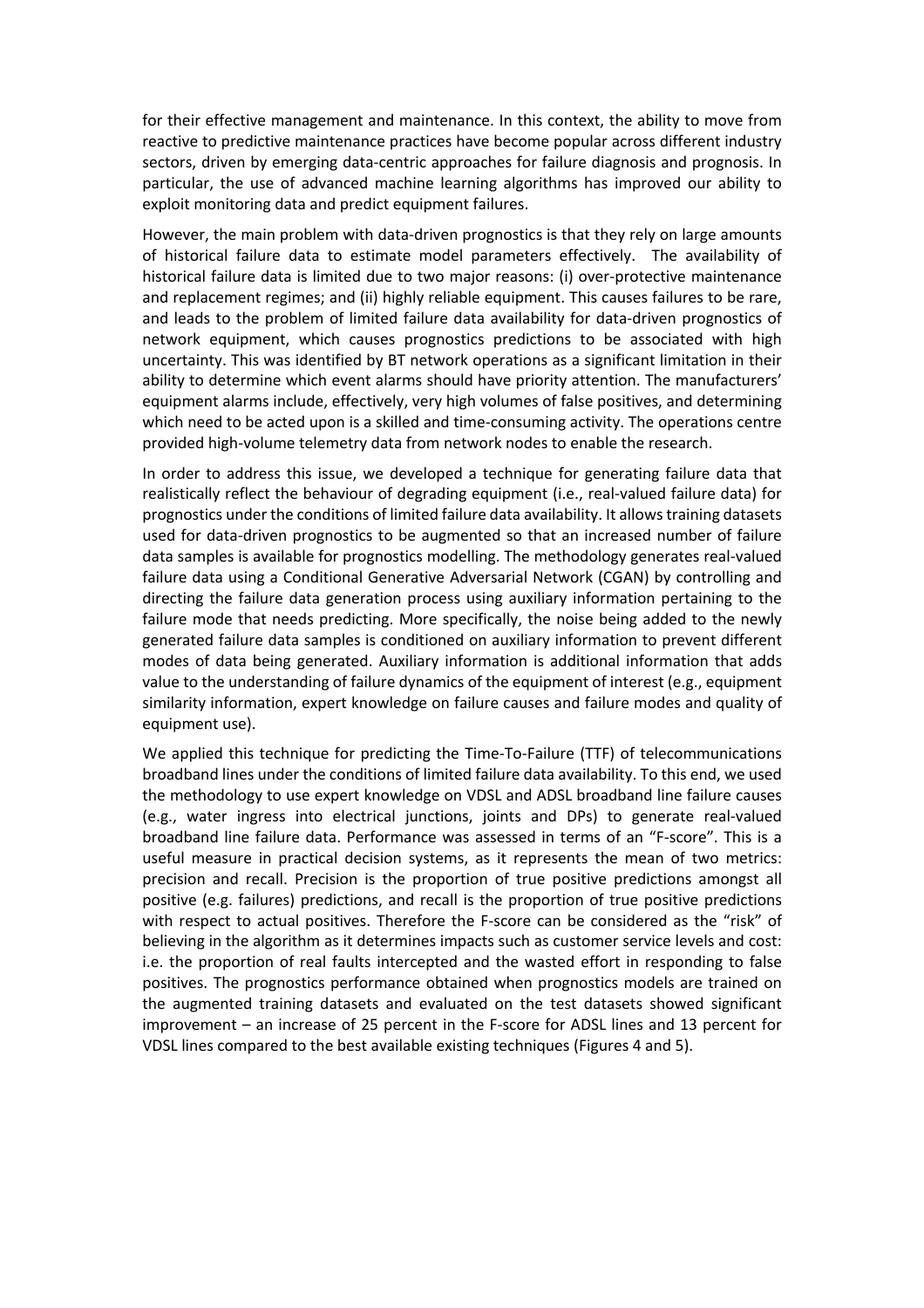

*Figure 4: Prognostics performance using best available current technique*



*Figure 5: Prognostics performance using our methodology*

**Business Intents:** To ensure the adoption of our architecture in production, we opted from the start of the project to use a flexible intent-based approach to expose autonomic control to users and customers. During the early design stages, we conducted a series of interviews with key BT stakeholders (e.g. BT Global Services, Strategic Planning) to better understand business requirements for our architecture and to collect automation use-cases. In our initial requirements analysis, we identified two key design goals: the need for automation in internal business processes and the ability for non-technical users to interact with the autonomic framework. Although several standardized intent models exist, they focus on customer connectivity-based intents and the automatic translation of those intents into appropriate device configurations. Nonetheless, connectivity services depend on "humancentric" business processes, currently unsupported by existing intent models (i.e., billing, logistics). Finally, existing model-based intent systems require high precision in policy expression, which frequently confuses non-technical users, who rely on network managers to eliminate ambiguity when specifying network requirements.

To meet our first design goal, we developed a new intent system which supports control for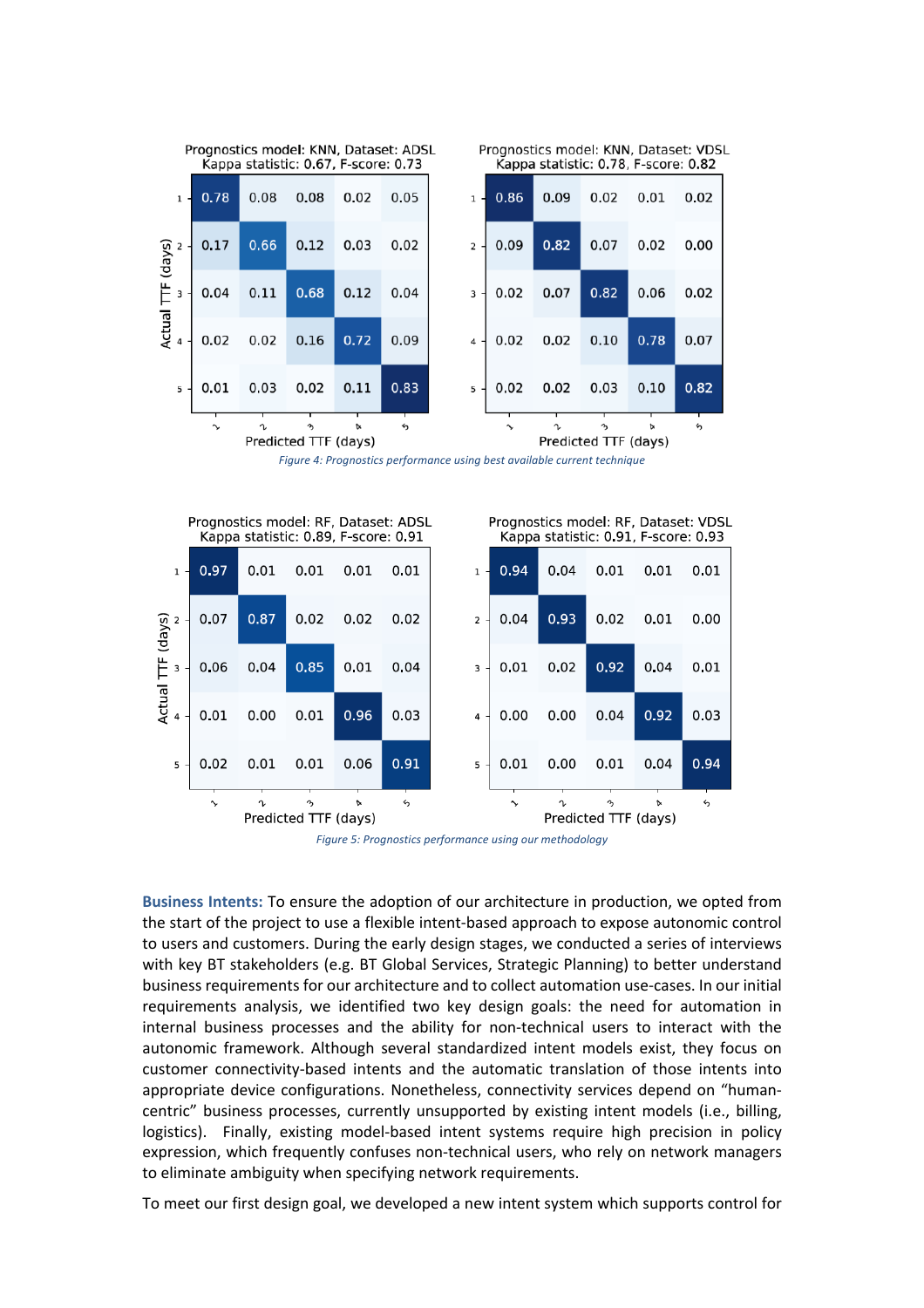new resource domains (e.g. orchestration) and provides new types of intents that abstract business processes, including equipment upgrades and service protection. Figure 6 presents an example execution of an equipment upgrade intent [2] as a representative use-case. The use case was developed in collaboration with BT Global Services and allows the network administrator to automatically replace network equipment with a short TTF, estimated by the prognostic maintenance model. Existing equipment upgrade processes typically rely on manual configuration and testing of devices by network administrators, experienced with vendor-specific configuration interfaces. The process usually is repetitive, and human supervision essentially ensures the timely detection of sporadic hardware failures and misconfigurations. Nonetheless, critical upgrades can take several days due to the inability to extensively parallelize the upgrade process, due to limited human resources. In parallel, equipment upgrades lead to unnecessarily long service downtimes to accommodate potential delivery and installation delays.



*Figure 6: Equipment Health monitor and upgrade intents*

The intent uses an Operations Support System (OSS) driver to procure the new equipment, and to schedule infrastructure engineers site visits, once delivery dates are confirmed. In parallel the intent layer can schedule a re-routing operation to the management layer, in order to drain traffic a-priori from the failing equipment. The re-routing process can result in Quality of Service (QoS) degradation, due to a temporary lack of network resources or further stretched rerouting paths, and the intent layer can negotiate with the network manager possible QoS relaxation windows. Finally, infrastructure engineers can signal the start and end time of the upgrade process to the intent layer, to minimize downtimes, while Software Defined Networking (SDN) interfaces can be used for automatic device configuration and fault checking. It is worth highlighting that the integration of the intent and knowledge plane allows risk management strategies specification during the intent planning phase.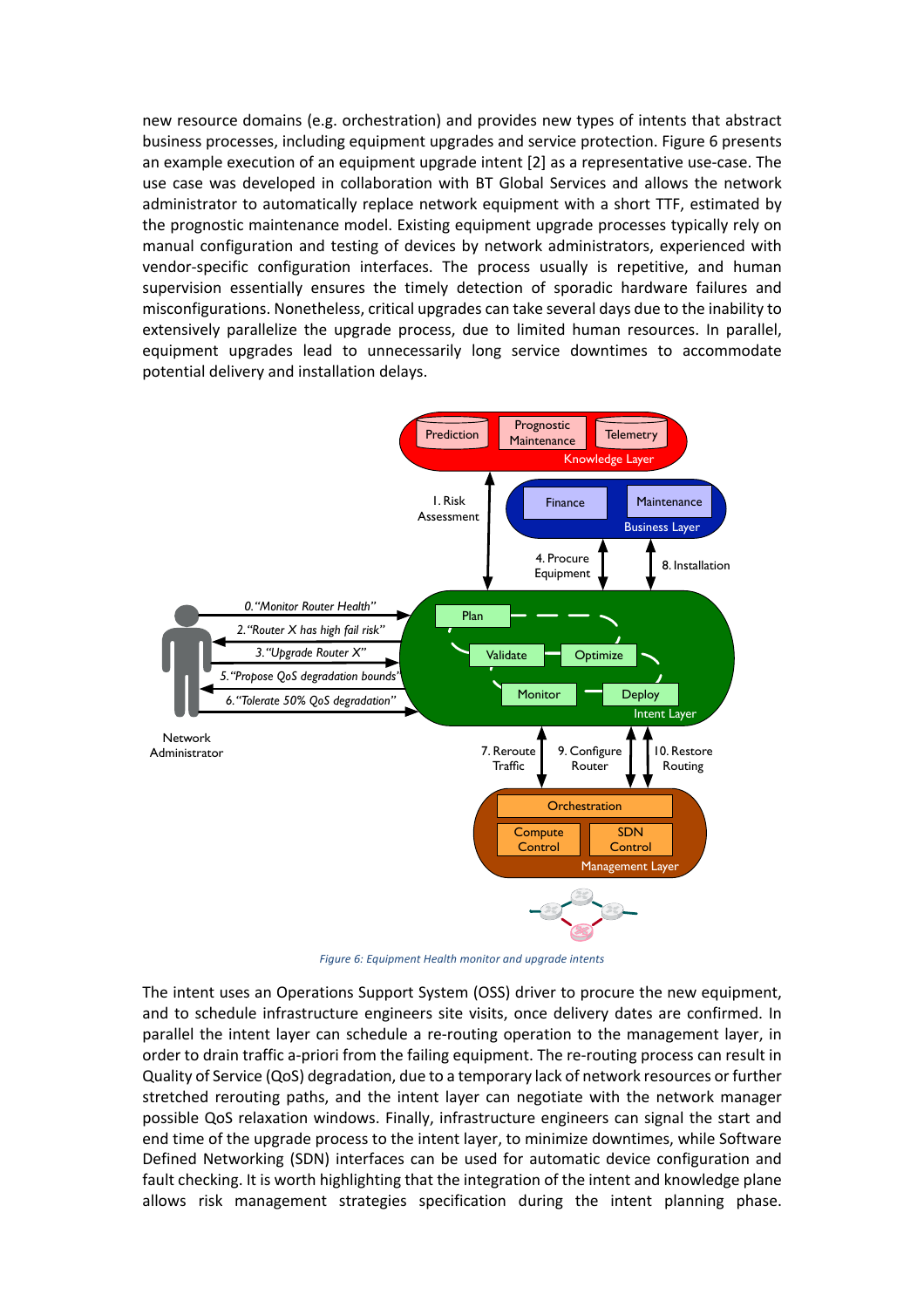Specifically, risk metrics can quantify the impact of possible actions (e.g. quantify the real service degradation based on previous traffic patterns) and the intent will select execution plans that reduce operational risks (e.g. schedule upgrades during quiet periods). In parallel, the intent model allows network administrators to associate automatic risk management processes with risk metric thresholds to automate failure response (e.g. if the equipment configuration action fails, the intent must automatically inform an engineer).

To improve the accessibility of our intent system we developed a new prototype interface which helps users to reduce the level of ambiguity during the process of capturing intents. Specifically, we implemented a conversational interface, that uses natural language techniques to analyse and extract user goals. Our prototype interface implementation allows users to interact with our intent layer via popularservices, such as Google Assistant and Slack [6]. The interface system explains interactively the impact of an expressed intent, thus allowing users to correct mistakes and reduce ambiguity. In parallel, users can inspect the intent state and receive error notifications throughout the lifecycle of an intent. Our approach enables intent systems to put the user in the loop of the intent process and, in the future, we aim to explore how user input can improve intent validation and re-planning. For example, users can suggest ways to resolve intent conflicts, or provide tiebreakers to the intent optimization process.

## **CONCLUSIONS AND FUTURE WORK**

We believe that NG-CDI is a perfect example of effective collaboration between academia and industry in an effort to drive a future networking research agenda based around realworld problems. On the one hand, the osmosis of academic research with network business processes allows the project to identify novel challenges and use-cases for research. On the other hand, academic partners are able to access operational data and even explore opportunities for deployment of models and system in production environments.

The areas of work highlighted in this article illustrate the benefits of taking a highly collaborative interdisciplinary approach. The business impacts range from specific applications of ground-breaking new techniques being trialled in volume business processes; through demonstrated visions of how smarter business and network processes could bring customer and business benefit. In addition, the consortial approach has brought thought leadership to help develop strategies in the business as a whole, and the telecoms industry beyond. In each area of work the ongoing collaboration between academia and industry is resulting in a direct and positive impact on the business, as well as benefitting the research community.

We are acutely aware that whilst the introduction of an automated, knowledge-based management architecture promises huge potential for greater and more timely control over our environment, the introduction of such an architecture also introduces new risks. As the technology becomes more complex, we need to avoid it becoming less transparent and accountable.

As part of our Future Work, we are examining the risk and governance implications associated with the introduction of such an architecture. Firstly, we are examining the risks within the architecture itself, covering the development of technologies from design to deployment, testing, re-calibration and revision, and to map the risks involved at each stage. Our approach is informed by research in model risk management. A second aspect of risk concerns governance. Ensuring the elements of the architecture are managed for risk is highly important, and so too is the integration of this architecture into the wider systems and organisation of the business as a whole.

Through working with business and risk management areas of the company we are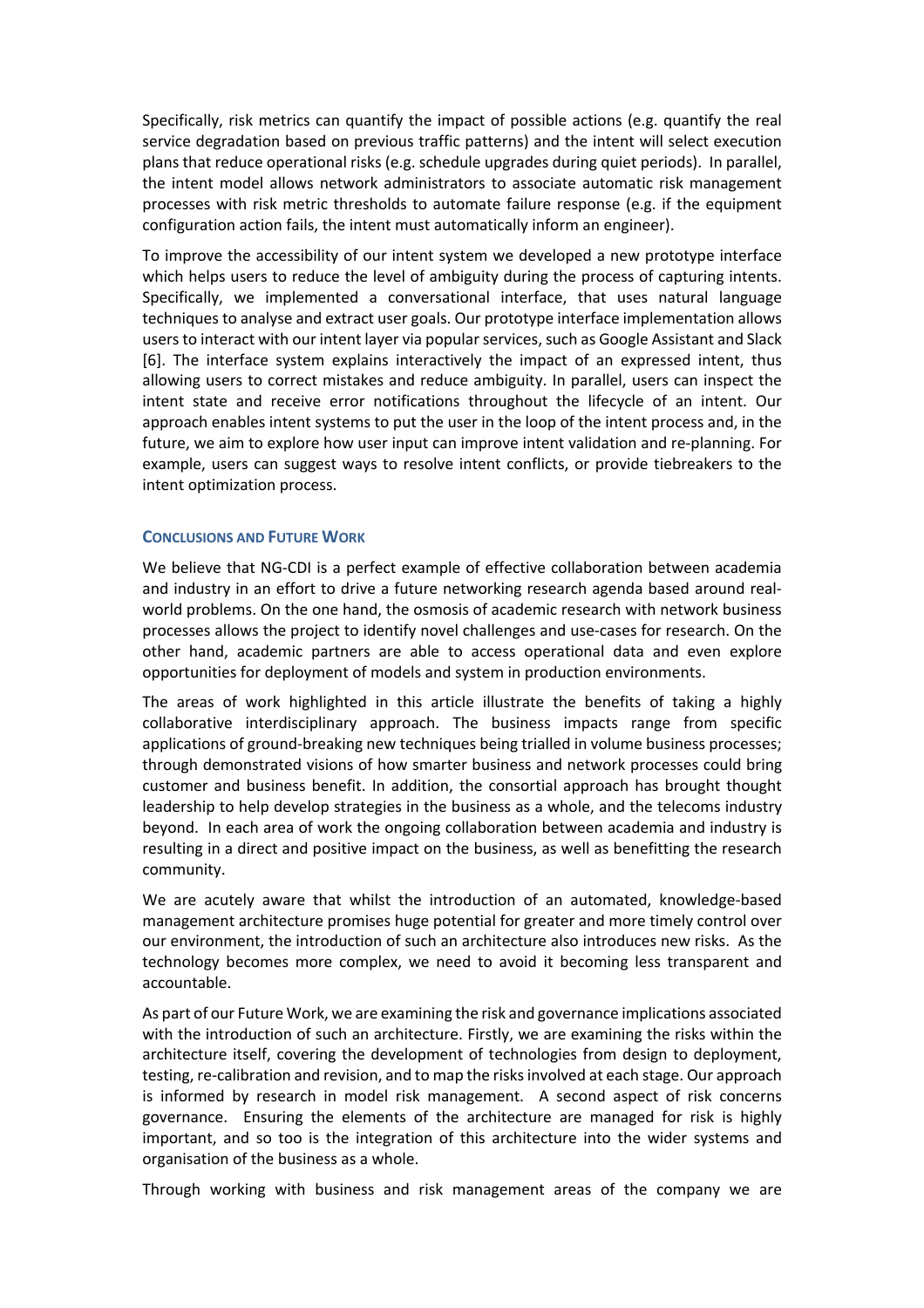developing the vision and new approaches that aim not only to maintain robust operations, but also take advantage of the technology to reduce the existing business risks associated with legacy technologies. The introduction of the architecture has strong potential to deliver the future strategy for managing future digital infrastructures. Our integration of model risk management and enterprise risk management will provide a new and integrated framework to assess the introduction of advanced technology and the balance of risks it entails.

### **ACKNOWLEDGMENT**

The authors gratefully acknowledge the support of the Next Generation Converged Digital Infrastructure Prosperity Partnership (EP/R004935/1) funded by EPSRC and British Telecommunications plc.

### **REFERENCES**

- [1] M. Bezahaf *et al*, " Internet Evolution: Critical Issues", *Proceedings of the IEEE*, 24, 4, pp 5–14, Jul 2020.
- [2] M. Bezahaf *et al,* "All Intents and Purposes: Towards Flexible Intent Expression", *1st International Workshop on Intent-based Networking* IEEE, Tokyo, Japan, 2021.
- [3] ATM Fisch, *et al*, "anomaly: Detecting Anomalies in Data", 2021, https://CRAN.Rproject.org/package=anomaly, 2021.
- [4] ATM Fisch, L Bardwell, IA Eckley, "Real Time Anomaly Detection and Categorisation", arXiv preprint arxiv:2009.06670, 2020.
- [5] ATM Fisch, IA Eckley, P. Fearnhead, "Subset multivariate collective and point anomaly detection", *Journal of Computational and Graphical Statistics*, 2021.
- [6] M. Bezahaf et al., "Self-Generated Intent-Based System," *10th International Conference on Networks of the Future*, 2019, pp. 138-140.

#### **BIOGRAPHIES**

NICHOLAS RACE (n.race@lancaster.ac.uk) is a Professor of Networked Systems at Lancaster University and is the Academic PI on the NG-CDI project. His research focuses on developing future networking services built upon Software Defined Networks and Network Functions Virtualisation, with a particular emphasis on network security, monitoring and media distribution.

IDRIS A. ECKLEY (I.eckley@lancaster.ac.uk) is a Professor of Statistics at Lancaster University, where he leads the Changepoints and Time Series group and co-directs the EPSRC-funded STOR-i Centre for Doctoral Training. His research focuses on the development of novel inference methods for streaming data, including the detection of changes and anomalies.

AJITH PARLIKAD (aknp2@cam.ac.uk) is a Professor of Asset Management at the University of Cambridge and Head of the Asset Management research group at the Institute for Manufacturing. He is a Fellow of the International Society for Engineering Asset Management and sits on the editorial board of Reliability Engineering and System Safety.

CHARALAMPOS ROTSOS (c.rotsos@lancaster.ac.uk) is a Lecturer in Computer Networks and Networked Systems at Lancaster University. His research interests include service management and orchestration, network programmability, and cloud operating systems. He has published more than 30 peer-reviewed papers and is a member of the TMF Autonomous Networks project.

NING WANG [SM'17] (n.wang@surrey.ac.uk) is a Professor at the 5G/6G Innovation Centre (5/6GIC) at the University of Surrey. He has been leading and is involved in various EU and UK national research projects on 5G and future networks, network autonomics,